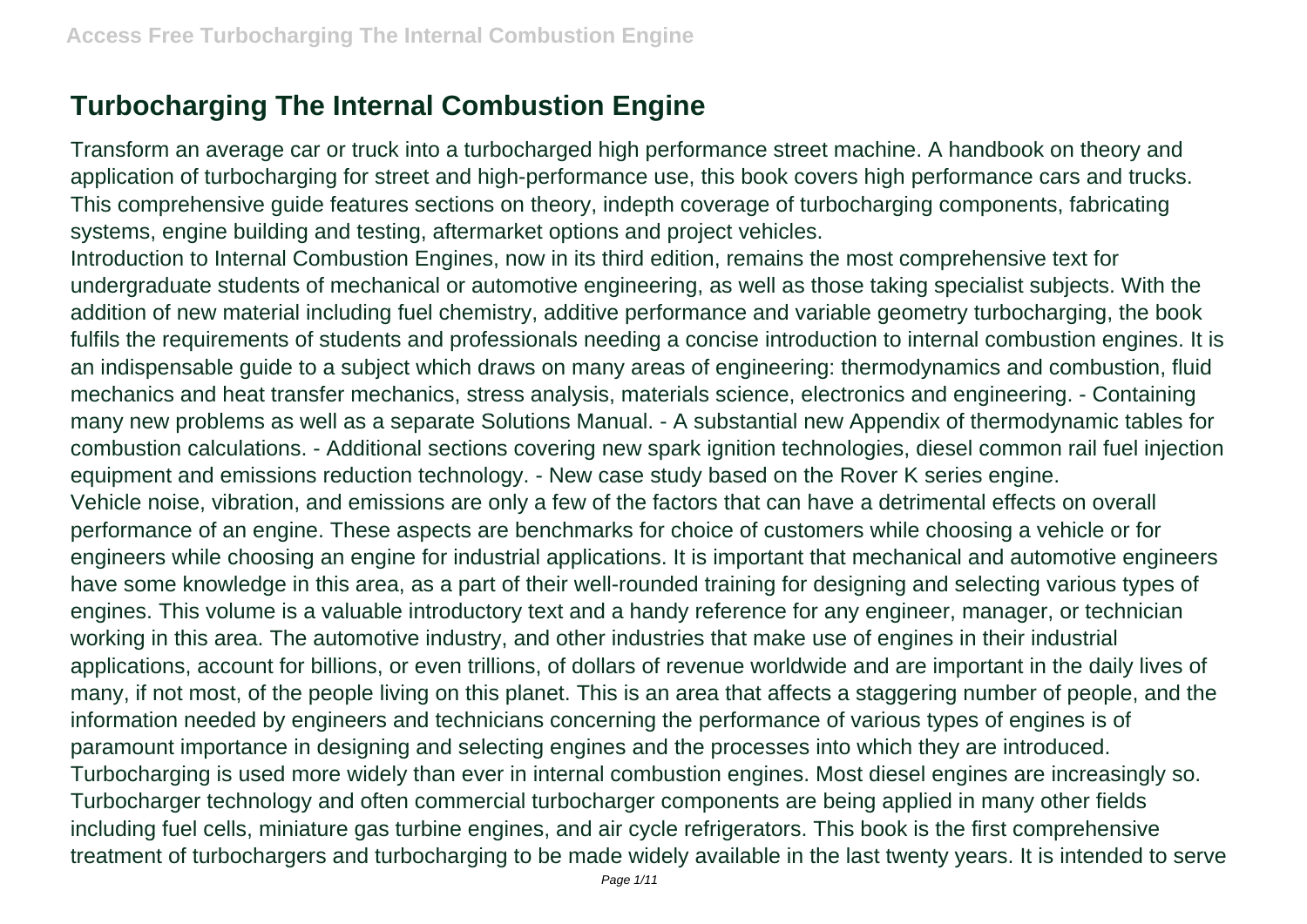as both an introduction to the turbocharger itself, and to the problems of matching a turbocharger with an internal combustion engine. The turbocharger is a highly sophisticated device, which has been described as aerospace gas turbine engineering allied to mass production techniques. Undoubtedly the key to commercial success lies in achieving the correct compromise between performance, life, cost, and this runs as a continuous thread the book. The operation of turbomachines is fundamentally different from that of reciprocating machines, so that the turbocharged engine has many complex characteristics, not all of them desirable. The means by which the advantageous characteristics are exploited to the full, and the technology required to overcome disadvantageous, are fully explained. [Source : d'après la 4e de couverture].

The increasing demands for internal combustion engines with regard to fuel consumption, emissions and driveability lead to more actuators, sensors and complex control functions. A systematic implementation of the electronic control systems requires mathematical models from basic design through simulation to calibration. The book treats physically-based as well as models based experimentally on test benches for gasoline (spark ignition) and diesel (compression ignition) engines and uses them for the design of the different control functions. The main topics are: - Development steps for engine control - Stationary and dynamic experimental modeling - Physical models of intake, combustion, mechanical system, turbocharger, exhaust, cooling, lubrication, drive train - Engine control structures, hardware, software, actuators, sensors, fuel supply, injection system, camshaft - Engine control methods, static and dynamic feedforward and feedback control, calibration and optimization, HiL, RCP, control software development - Control of gasoline engines, control of air/fuel, ignition, knock, idle, coolant, adaptive control functions - Control of diesel engines, combustion models, air flow and exhaust recirculation control, combustion-pressure-based control (HCCI), optimization of feedforward and feedback control, smoke limitation and emission control This book is an introduction to electronic engine management with many practical examples, measurements and research results. It is aimed at advanced students of electrical, mechanical, mechatronic and control engineering and at practicing engineers in the field of combustion engine and automotive engineering.

Whether youre interested in better performance on the road or extra horsepower to be a winner on the track, this book gives you the knowledge you need to get the most out of your engine and its turbocharger system. Find out what works and what doesnt, which turbo is right for your needs, and what type of set-up will give you that extra boost. Bell shows you how to select and install the right turbo, how to prep your engine, test the systems, and integrate a turbo with EFI or carbureted engine.

This text, by a leading authority in the field, presents a fundamental and factual development of the science and Page 2/11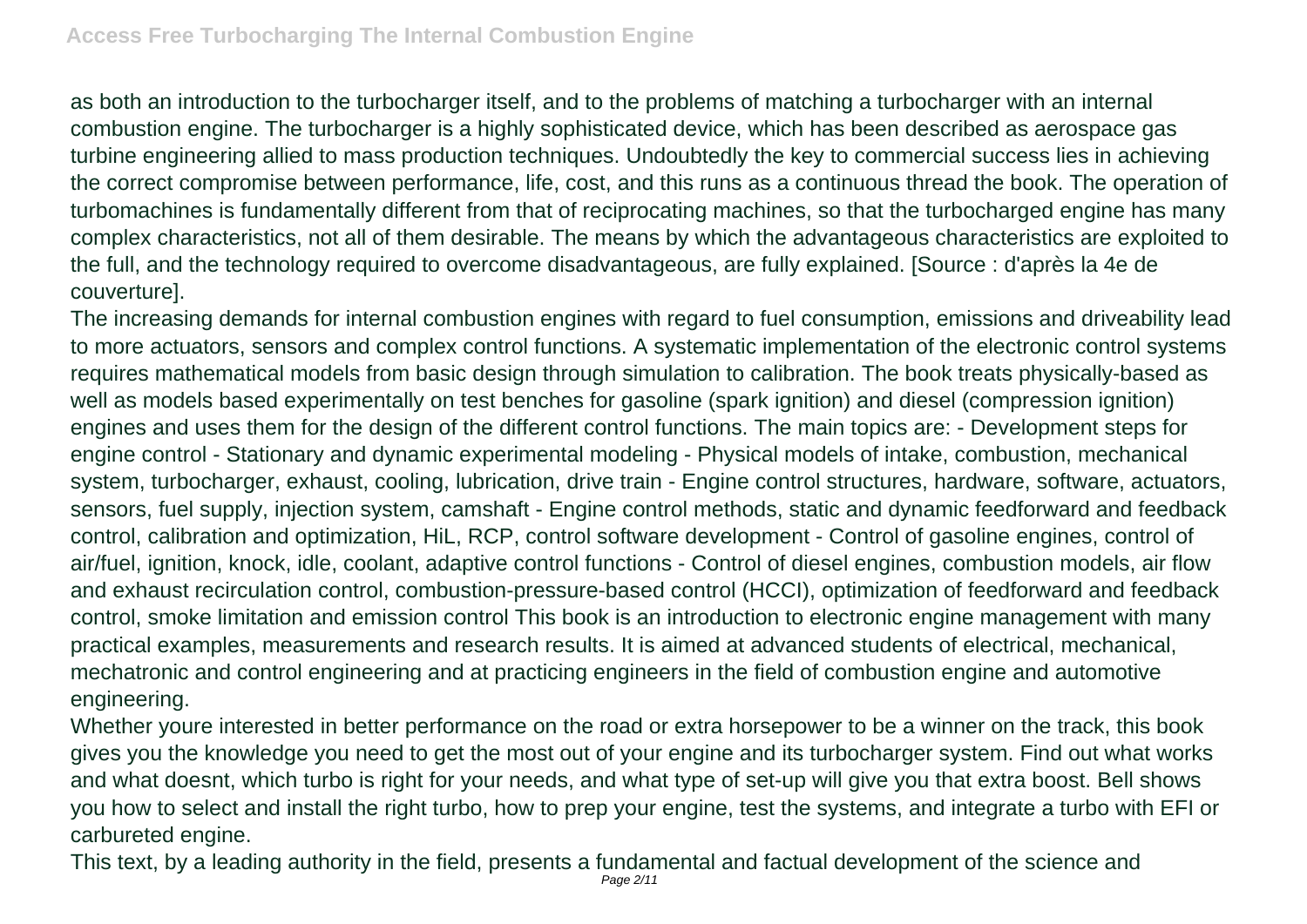engineering underlying the design of combustion engines and turbines. An extensive illustration program supports the concepts and theories discussed.

This thesis presents a method for turbocharging single cylinder four stroke internal combustion engines, a model used to evaluate it, an experimental setup used to test it, and the findings of this experiment. A turbocharged engine has better fuel economy, cost efficiency, and power density than an equivalently sized, naturally aspirated engine. Most multi-cylinder diesel engines are turbocharged for this reason. However, due to the timing mismatch between the exhaust stroke, when the turbocharger is powered, and the intake stroke, when the engine intakes air, turbocharging is not used in commercial single cylinder engines. Single cylinder engines are ubiquitous in developing world off grid power applications such as tractors, generators, and water pumps due to their low cost. Turbocharging these engines could give users a lower cost and more fuel efficient engine. The proposed solution is to add an air capacitor, in the form of a large volume intake manifold, in between the turbocharger compressor and the engine intake to smooth out the flow.

14th International Conference on Turbochargers and Turbocharging addresses current and novel turbocharging system choices and components with a renewed emphasis to address the challenges posed by emission regulations and market trends. The contributions focus on the development of air management solutions and waste heat recovery ideas to support thermal propulsion systems leading to high thermal efficiency and low exhaust emissions. These can be in the form of internal combustion engines or other propulsion technologies (eg. Fuel cell) in both direct drive and hybridised configuration. 14th International Conference on Turbochargers and Turbocharging also provides a particular focus on turbochargers, superchargers, waste heat recovery turbines and related air managements components in both electrical and mechanical forms.

Building on the success of an established series of successful conferences held every four years since 1978, 8th International Conference on Turbochargers and Turbocharging presents the latest technologies relating to engine pressure charging systems from international industry and academic experts in the field, covering new developments in compressors and novel intake systems; Improved models for cycle simulation; Electro boost systems; Industry trends and requirements; Turbines and mechanical aspects such as thermomechanical analysis, dynamics, and axial load capacity. Discusses the latest technologies relating to engine pressure charging systems Looks at mechanical aspects such as thermomechanical analysis, dynamics, and axial load capacity

The mechanical engineering curriculum in most universities includes at least one elective course on the subject of reciprocating piston engines. The majority of these courses today emphasize the application of thermodynamics to engine ef?ciency, performance, combustion, and emissions. There are several very good textbooks that support education in these aspects of engine development. However, in most companies engaged in engine development there are far more engineers working in the areas of design and mechanical development. University studies should include opportunities that prepare engineers desiring to work in these aspects of engine development as well. My colleagues and I have undertaken the development of a series of graduate courses in engine design and mechanical development. In doing so it becomes quickly apparent that no suitable te- book exists in support of such courses. This book was written in the hopes of beginning to address the need for an engineering-based introductory text in engine design and mechanical development. It is of necessity an overview. Its focus is limited to reciprocating-piston internal-combustion engines – both diesel and spa- ignition engines. Emphasis is speci?cally on automobile engines, although much of the discussion applies to larger and smaller engines as well. A further intent of this book is to provide a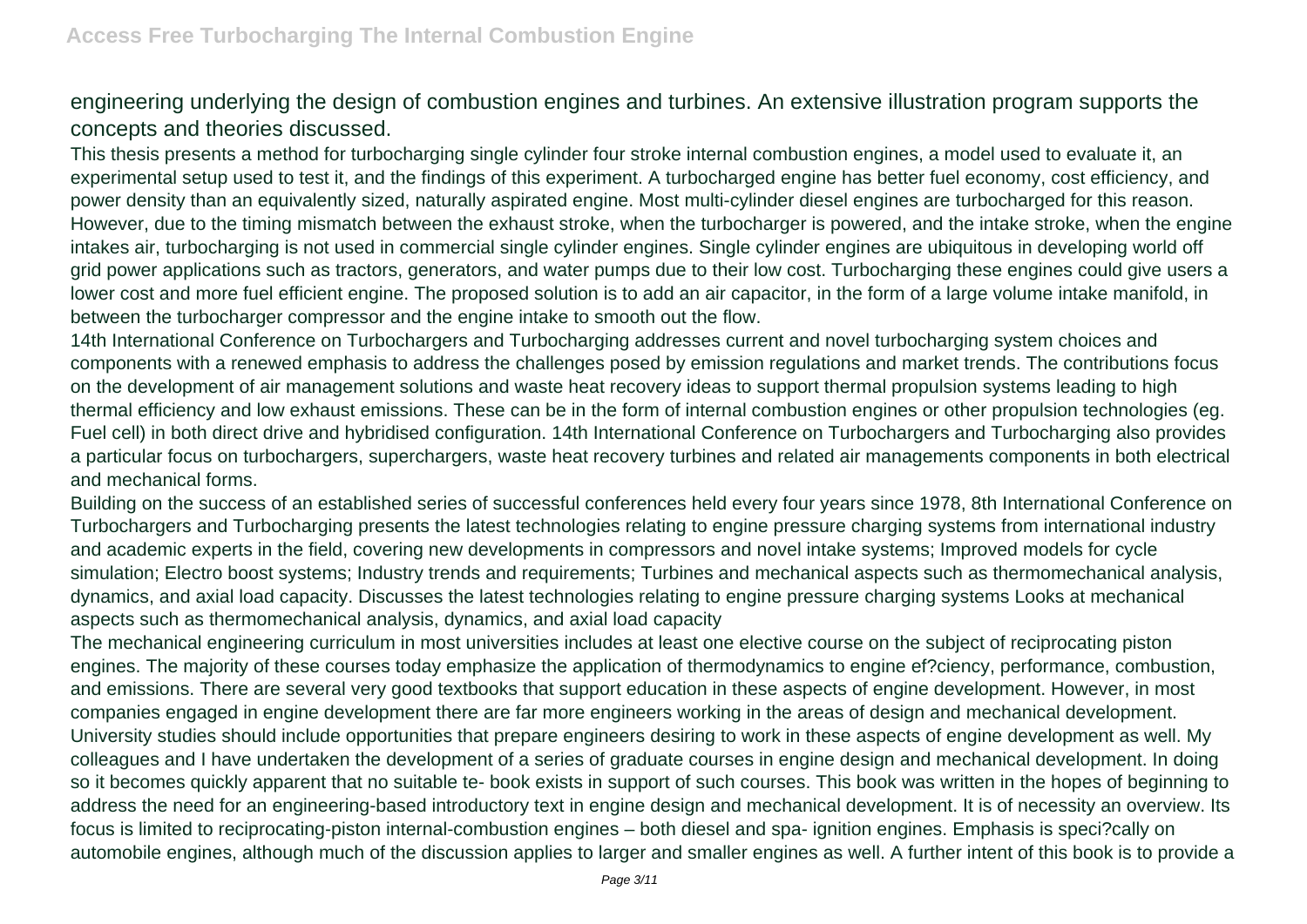## **Access Free Turbocharging The Internal Combustion Engine**

concise reference volume on engine design and mechanical development processes for engineers serving the engine industry. It is intended to provide basic information and most of the chapters include recent references to guide more in-depth study.

A comprehensive resource covering the foundational thermal-fluid sciences and engineering analysis techniques used to design and develop internal combustion engines Internal Combustion Engines: Applied Thermosciences, Fourth Edition combines foundational thermal-fluid sciences with engineering analysis techniques for modeling and predicting the performance of internal combustion engines. This new 4th edition includes brand new material on: New engine technologies and concepts Effects of engine speed on performance and emissions Fluid mechanics of intake and exhaust flow in engines Turbocharger and supercharger performance analysis Chemical kinetic modeling, reaction mechanisms, and emissions Advanced combustion processes including low temperature combustion Piston, ring and journal bearing friction analysis The 4th Edition expands on the combined analytical and numerical approaches used successfully in previous editions. Students and engineers are provided with several new tools for applying the fundamental principles of thermodynamics, fluid mechanics, and heat transfer to internal combustion engines. Each chapter includes MATLAB programs and examples showing how to perform detailed engineering computations. The chapters also have an increased number of homework problems with which the reader can gauge their progress and retention. All the software is 'open source' so that readers can see in detail how computational analysis and the design of engines is performed. A companion website is also provided, offering access to the MATLAB computer programs.

Traditionally, the study of internal combustion engines operation has focused on the steady-state performance. However, the daily driving schedule of automotive and truck engines is inherently related to unsteady conditions. In fact, only a very small portion of a vehicle's operating pattern is true steady-state, e. g. , when cruising on a motorway. Moreover, the most critical conditions encountered by industrial or marine engines are met during transients too. Unfortunately, the transient operation of turbocharged diesel engines has been associated with slow acceleration rate, hence poor driveability, and overshoot in particulate, gaseous and noise emissions. Despite the relatively large number of published papers, this very important subject has been treated in the past scarcely and only segmentally as regards reference books. Merely two chapters, one in the book Turbocharging the Internal Combustion Engine by N. Watson and M. S. Janota (McMillan Press, 1982) and another one written by D. E. Winterbone in the book The Thermodynamics and Gas Dynamics of Internal Combustion Engines, Vol. II edited by J. H. Horlock and D. E. Winterbone (Clarendon Press, 1986) are dedicated to transient operation. Both books, now out of print, were published a long time ago. Then, it seems reasonable to try to expand on these pioneering works, taking into account the recent technological advances and particularly the global concern about environmental pollution, which has intensified the research on transient (diesel) engine operation, typically through the Transient Cycles certification of new vehicles.

Pounder's Marine Diesel Engines and Gas Turbines, Tenth Edition, gives engineering cadets, marine engineers, ship operators and managers insights into currently available engines and auxiliary equipment and trends for the future. This new edition introduces new engine models that will be most commonly installed in ships over the next decade, as well as the latest legislation and pollutant emissions procedures. Since publication of the last edition in 2009, a number of emission control areas (ECAs) have been established by the International Maritime Organization (IMO) in which exhaust emissions are subject to even more stringent controls. In addition, there are now rules that affect new ships and their emission of CO2 measured as a product of cargo carried. Provides the latest emission control technologies, such as SCR and water scrubbers Contains complete updates of legislation and pollutant emission procedures Includes the latest emission control technologies and expands upon remote monitoring and control of engines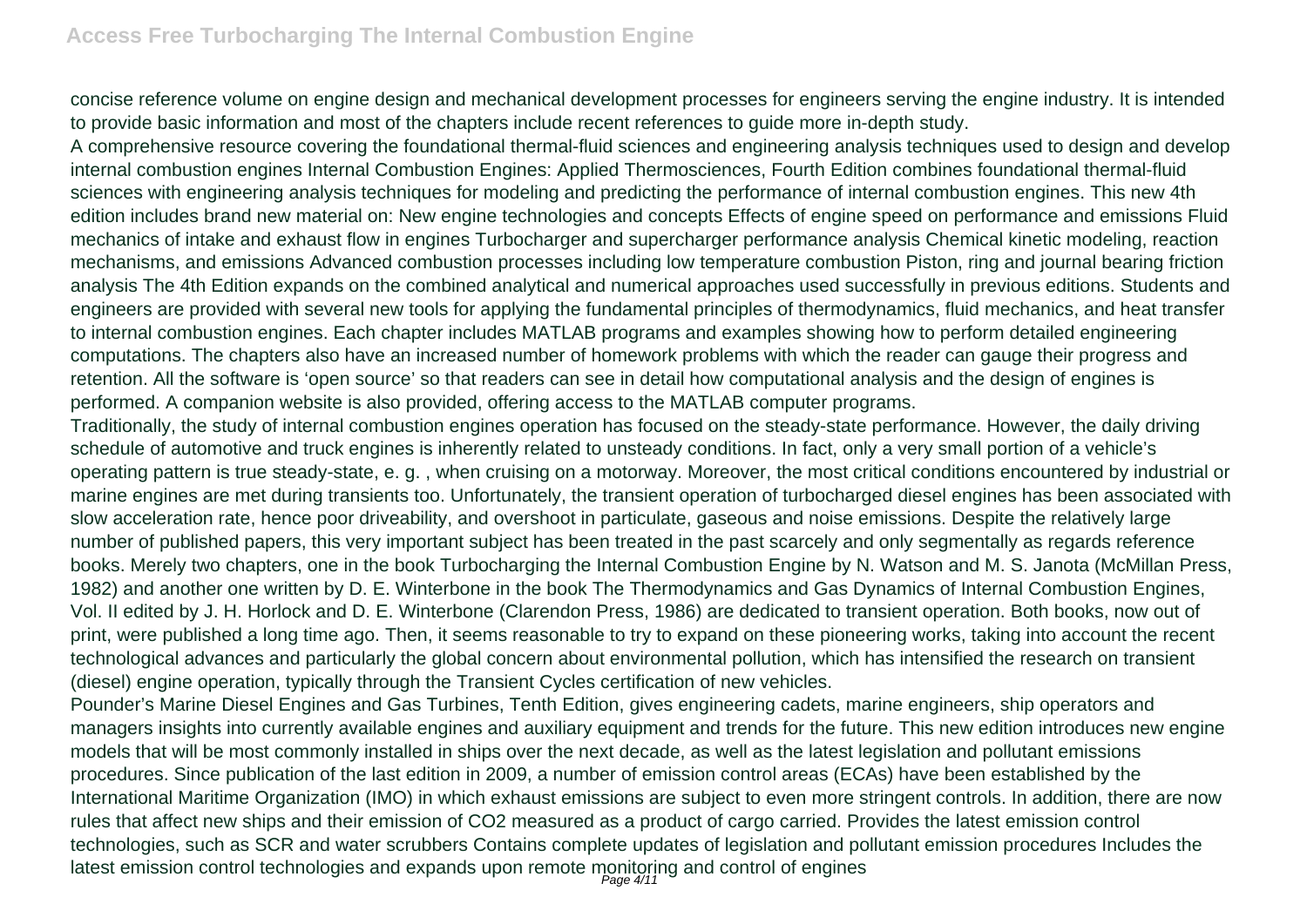Now in its fourth edition, Introduction to Internal Combustion Engines remains the indispensable text to guide you through automotive or mechanical engineering, both at university and beyond. Thoroughly updated, clear, comprehensive and wellillustrated, with a wealth of worked examples and problems, its combination of theory and applied practice is sure to help you understand internal combustion engines, from thermodynamics and combustion to fluid mechanics and materials science. Introduction to Internal Combustion Engines: - Is ideal for students who are following specialist options in internal combustion engines, and also for students at earlier stages in their courses - especially with regard to laboratory work - Will be useful to practising engineers for an overview of the subject, or when they are working on particular aspects of internal combustion engines that are new to them - Is fully updated including new material on direct injection spark engines, supercharging and renewable fuels - Offers a wealth of worked examples and end-of-chapter questions to test your knowledge - Has a solutions manual availble online for lecturers at www.palgrave.com/engineering/stone

This book provides an overview of the nonlinear model predictive control (NMPC) concept for application to innovative combustion engines. Readers can use this book to become more expert in advanced combustion engine control and to develop and implement their own NMPC algorithms to solve challenging control tasks in the field. The significance of the advantages and relevancy for practice is demonstrated by real-world engine and vehicle application examples. The author provides an overview of fundamental engine control systems, and addresses emerging control problems, showing how they can be solved with NMPC. The implementation of NMPC involves various development steps, including: reduced-order modeling of the process; analysis of system dynamics; formulation of the optimization problem; and real-time feasible numerical solution of the optimization problem. Readers will see the entire process of these steps, from the fundamentals to several innovative applications. The application examples highlight the actual difficulties and advantages when implementing NMPC for engine control applications. Nonlinear Model Predictive Control of Combustion Engines targets engineers and researchers in academia and industry working in the field of engine control. The book is laid out in a structured and easy-to-read manner, supported by code examples in MATLAB®/Simulink®, thus expanding its readership to students and academics who would like to understand the fundamental concepts of NMPC. Advances in Industrial Control reports and encourages the transfer of technology in control engineering. The rapid development of control technology has an impact on all areas of the control discipline. The series offers an opportunity for researchers to present an extended exposition of new work in all aspects of industrial control. This study analyzes the feasibility of using hydrogen as fuel in an internal combustion engine (ICE), and explores methods of increasing engine power. The current state of the hydrogen industry is discussed, including the merits and detriments of hydrogen use in internal combustion engines with respect to gasoline ICEs and hydrogen fuel cells. The properties of hydrogen and how

they present unique advantages and disadvantages to the operation of ICEs is addressed. The purpose and theory of pressure boosting is discussed, and calculations are conducted regarding the performance of a chosen turbocharger and intercooler system, incorporating respective efficiencies, pressure losses and performance gains at chosen engine operating parameters.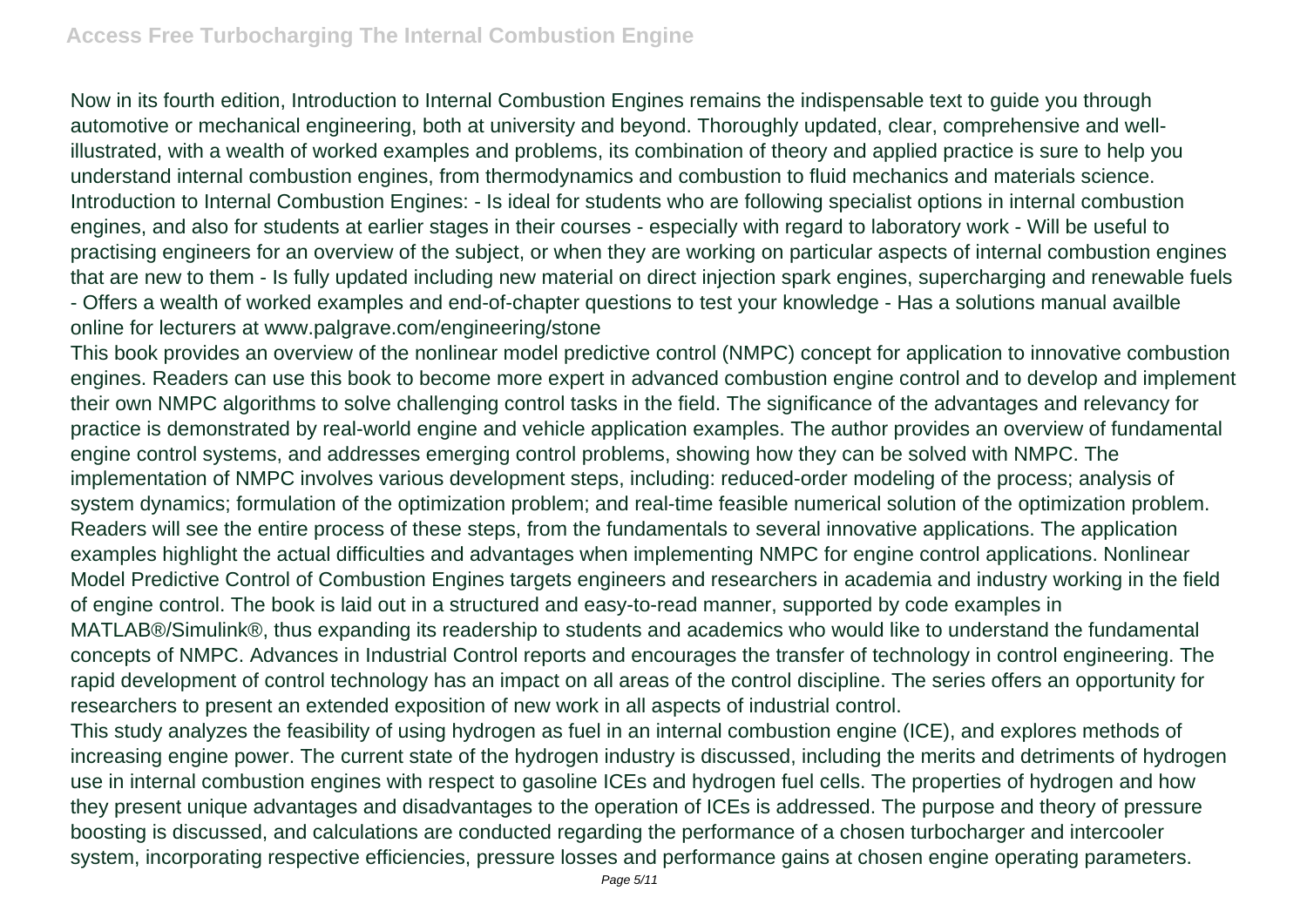Finally, the performance gained by the designed pressure boosting system is analytically determined, and the results are compared to the naturally aspirated (unboosted) hydrogen engine and a gasoline engine. The effectiveness of pressure boosting as a means of making hydrogen a more viable ICE fuel is discussed in the context of the results.

This book presents the papers from the latest conference in this successful series on fuel injection systems for internal combustion engines. It is vital for the automotive industry to continue to meet the demands of the modern environmental agenda. In order to excel, manufacturers must research and develop fuel systems that guarantee the best engine performance, ensuring minimal emissions and maximum profit. The papers from this unique conference focus on the latest technology for state-of-the-art system design, characterisation, measurement, and modelling, addressing all technological aspects of diesel and gasoline fuel injection systems. Topics range from fundamental fuel spray theory, component design, to effects on engine performance, fuel economy and emissions. Presents the papers from the IMechE conference on fuel injection systems for internal combustion engines Papers focus on the latest technology for state-of-the-art system design, characterisation, measurement and modelling; addressing all technological aspects of diesel and gasoline fuel injection systems Topics range from fundamental fuel spray theory and component design to effects on engine performance, fuel economy and emissions

Topics featured in this book include fundamental aspects of design and operation of turbocharged engines, electric turbocharger use in F1, and turbocharged engine research by Toyota, SwR1 and US EPA, Honda, and Caterpillar.

This report presents the results of prototype manufacturing, rig testing, application, and engine testing of a small advanced technology turbocharger. The turbocharger features variable turbine nozzles, ball bearings supported rotor system, self contained lube system and a broad operating range compressor. The purpose of the work was to show the potential benefits of the subject turbocharger in enhancing specific fuel consumption, emissions, and transient response of a diesel engine. The work was accomplished through laboratory testing of hardware and subsequent mathematical duty cycle simulation using the acquired data. The proposed turbocharger was manufactured and successfully run on a turbocharger test rig. Compressor maps were generated for several compressor trims with vaned and vaneless diffusers. A turbocharger was successfully run for 53 hours on a John Deere, 239 cubic inch, four cylinder, diesel engine. Fuel consumption and emissions data were obtained for this engine as well as the 'as received' turbocharged engine and the engine with no turbocharger.

This handbook is an important and valuable source for engineers and researchers in the area of internal combustion engines pollution control. It provides an excellent updated review of available knowledge in this field and furnishes essential and useful information on air pollution constituents, mechanisms of formation, control technologies, effects of engine design, effects of operation conditions, and effects of fuel formulation and additives. The text is rich in explanatory diagrams, figures and tables, and includes a considerable number of references. An important resource for engineers and researchers in the area of internal combustion engines and pollution control Presents and excellent updated review of the available knowledge in this area Written by 23 experts Provides over 700 references and more than 500 explanatory diagrams, figures and tables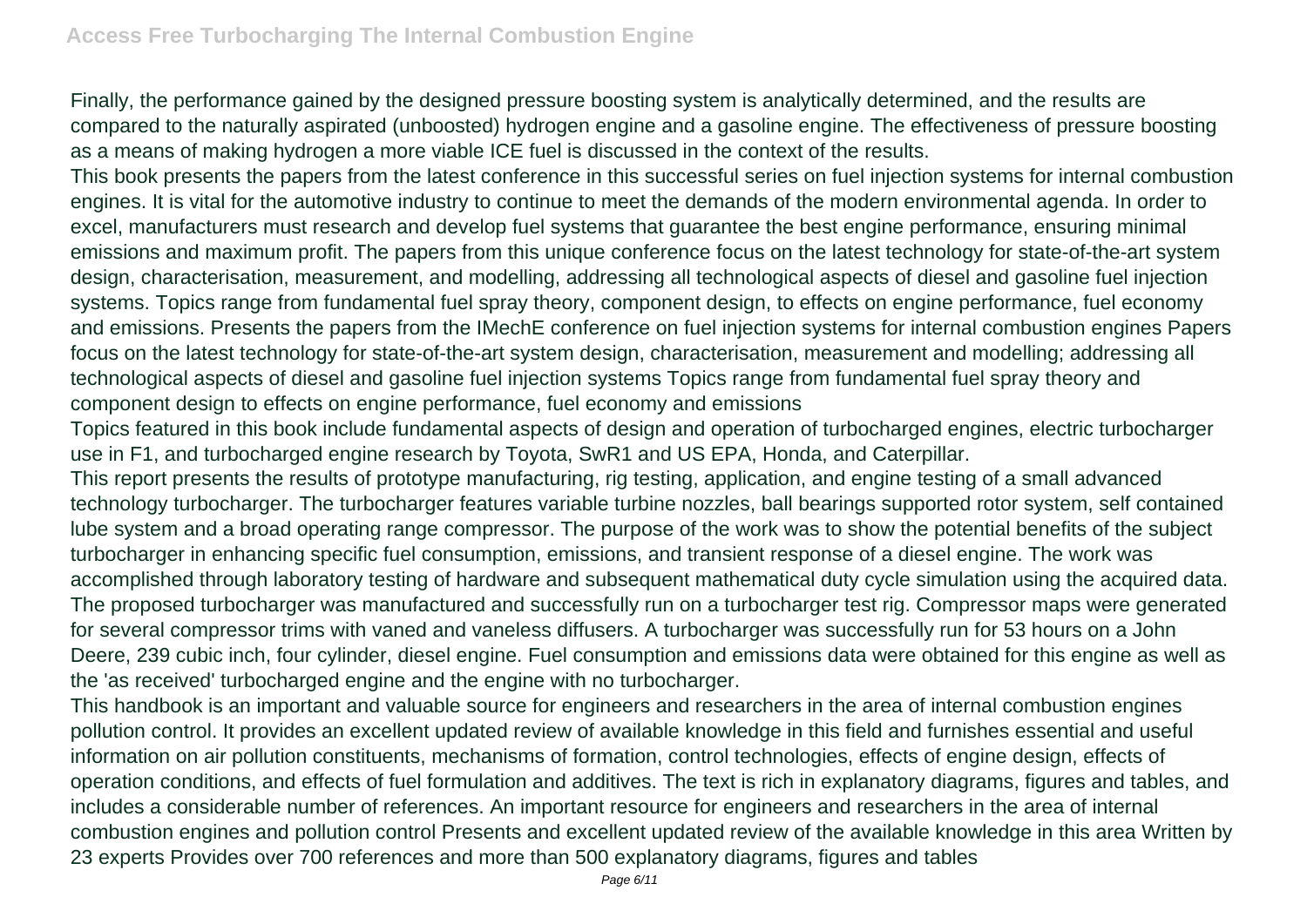Various combinations of commercially available technologies could greatly reduce fuel consumption in passenger cars, sport-utility vehicles, minivans, and other light-duty vehicles without compromising vehicle performance or safety. Assessment of Technologies for Improving Light Duty Vehicle Fuel Economy estimates the potential fuel savings and costs to consumers of available technology combinations for three types of engines: spark-ignition gasoline, compression-ignition diesel, and hybrid. According to its estimates, adopting the full combination of improved technologies in medium and large cars and pickup trucks with spark-ignition engines could reduce fuel consumption by 29 percent at an additional cost of \$2,200 to the consumer. Replacing spark-ignition engines with diesel engines and components would yield fuel savings of about 37 percent at an added cost of approximately \$5,900 per vehicle, and replacing spark-ignition engines with hybrid engines and components would reduce fuel consumption by 43 percent at an increase of \$6,000 per vehicle. The book focuses on fuel consumption--the amount of fuel consumed in a given driving distance--because energy savings are directly related to the amount of fuel used. In contrast, fuel economy measures how far a vehicle will travel with a gallon of fuel. Because fuel consumption data indicate money saved on fuel purchases and reductions in carbon dioxide emissions, the book finds that vehicle stickers should provide consumers with fuel consumption data in addition to fuel economy information.

Internal Combustion Engines covers the trends in passenger car engine design and technology. This book is organized into seven chapters that focus on the importance of the in-cylinder fluid mechanics as the controlling parameter of combustion. After briefly dealing with a historical overview of the various phases of automotive industry, the book goes on discussing the underlying principles of operation of the gasoline, diesel, and turbocharged engines; the consequences in terms of performance, economy, and pollutant emission; and of the means available for further development and improvement. A chapter focuses on the automotive fuels of the various types of engines. Recent developments in both the experimental and computational fronts and the application of available research methods on engine design, as well as the trends in engine technology, are presented in the concluding chapters. This book is an ideal compact reference for automotive researchers and engineers and graduate engineering students.

This book highlights the important need for more efficient and environmentally sound combustion technologies that utilise renewable fuels to be continuously developed and adopted. The central theme here is two-fold: internal combustion engines and fuel solutions for combustion systems. Internal combustion engines remain as the main propulsion system used for ground transportation, and the number of successful developments achieved in recent years is as varied as the new design concepts introduced. It is therefore timely that key advances in engine technologies are organised appropriately so that the fundamental processes, applications, insights and identification of future development can be consolidated. In the future and across the developed and emerging markets of the world, the range of fuels used will significantly increase as biofuels, new fossil fuel feedstock and processing methods, as well as variations in fuel standards continue to influence all combustion technologies used now and in coming streams. This presents a challenge requiring better understanding of how the fuel mix influences the combustion processes in various systems. The book allows extremes of the theme to be covered in a simple yet progressive way.

Supercharging has long been established as the most successful means to maximise power output from a specific engine size. Through supercharging, the inlet air density is increased, usually by means of a compressor, and by doing so the amount of air trapped in the cylinders is increased accordingly. As a result, efficient burning of a proportionately higher amount of fuel is enabled. By far, the most successful version of supercharging is turbocharging. Here, the expansion in a turbine of the exhaust gases leaving the cylinders supplies the power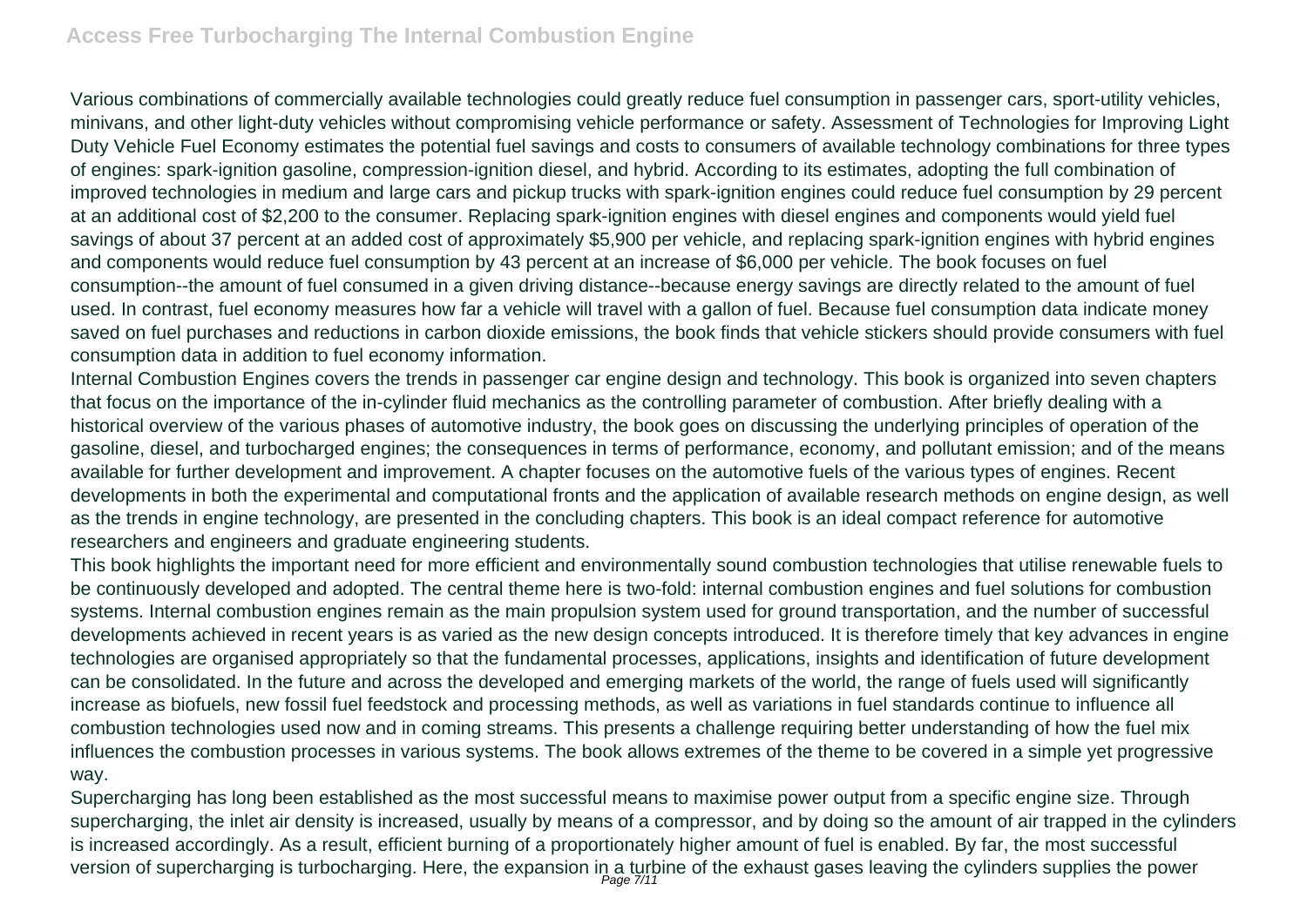needed to drive the compressor. At the moment, practically all diesel engines are turbocharged, with a continuously increasing penetration in the highly competitive market of SI-powered vehicles. The current book on turbochargers and turbocharging, comprising fifteen chapters, gathers important and novel research on many modern aspects of turbocharging for all kinds of gasoline and diesel-powered engine applications (automotive, truck, marine and aircraft). For example, characterisation of the value proposition of turbocharged vehicles, marine engines turbo-compounding, fundamental issues of turbocharger lag and its relation with engine-out PM emissions, variable geometric compressors, automotive two-stage turbocharging, and dynamic operation of turbochargers including VGT and surging effects are amongst the topics analysed. Review papers form a very important part of the book, namely the discussion and in-depth analysis of various automotive boosting systems, turbocharger reduced-order modeling, heat transfer and pulsating flows in turbomachinery, mathematical models for turbocharged engines, and turbomachine-based engine throttling. A considerable portion of the book (seven chapters) deals with controloriented modeling techniques relating to the turbocharger and/or the whole engine power-plant. Such models have proven valuable during the design of both turbochargers and turbocharged engines, and are described and discussed in detail for a variety of automotive and aircraft applications. The book is written for post-graduate students, engineers and researchers in the field of internal combustion engines (diesel and SI) and turbochargers.

This book presents the papers from the latest international conference, following on from the highly successful previous conferences in this series held regularly since 1978. Papers cover all current and novel aspects of turbocharging systems design for boosting solutions for engine downsizing. The focus of the papers is on the application of turbocharger and other pressure charging devices to spark ignition (SI) and compression ignition (CI) engines in the passenger car and commercial vehicles. Novel boosting solutions for diesel engines operating in the industrial and marine market sectors are also included. The current emission legislations and environmental trends for reducing CO2 and fuel consumption are the major market forces in the transport (land and marine) and industry sectors. In these market sectors the internal combustion engine is the key product where downsizing is the driver for development for both SI and CI engines in the passenger car and commercial vehicle applications. The more stringent future market forces and environmental considerations mean more stringent engine downsizing, thus, novel systems are required to provide boosting solutions including hybrid, electric-motor and exhaust waste energy recovery systems for high efficiency, response, reliability, durability and compactness etc. For large engines the big challenge is to enhance the high specific power and efficiency whilst reducing emission levels (Nox and Sox) with variable quality fuels. This will require turbocharging systems for very high boost pressure, efficiency and a high degree of system flexibility. Presents papers from all the latest international conference Papers cover all aspects of the turbocharging systems design for boosting solutions for engine downsizing The focus of the papers is on the application of turbocharger and other pressure charging devices to spark ignition (SI) and compression ignition (CI) engines in the passenger car and commercial vehicles

This book covers all aspects of supercharging internal combustion engines. It details charging systems and components, the theoretical basic relations between engines and charging systems, as well as layout and evaluation criteria for best interaction. Coverage also describes recent experiences in design and development of supercharging systems, improved graphical presentations, and most advanced calculation and simulation tools.

The future market forces and environmental considerations in the passenger car and commercial vehicle sector mean more stringent engine downsizing is far more prevalent. Therefore, novel systems are required to provide boosting solutions including hybrid, electric-motor and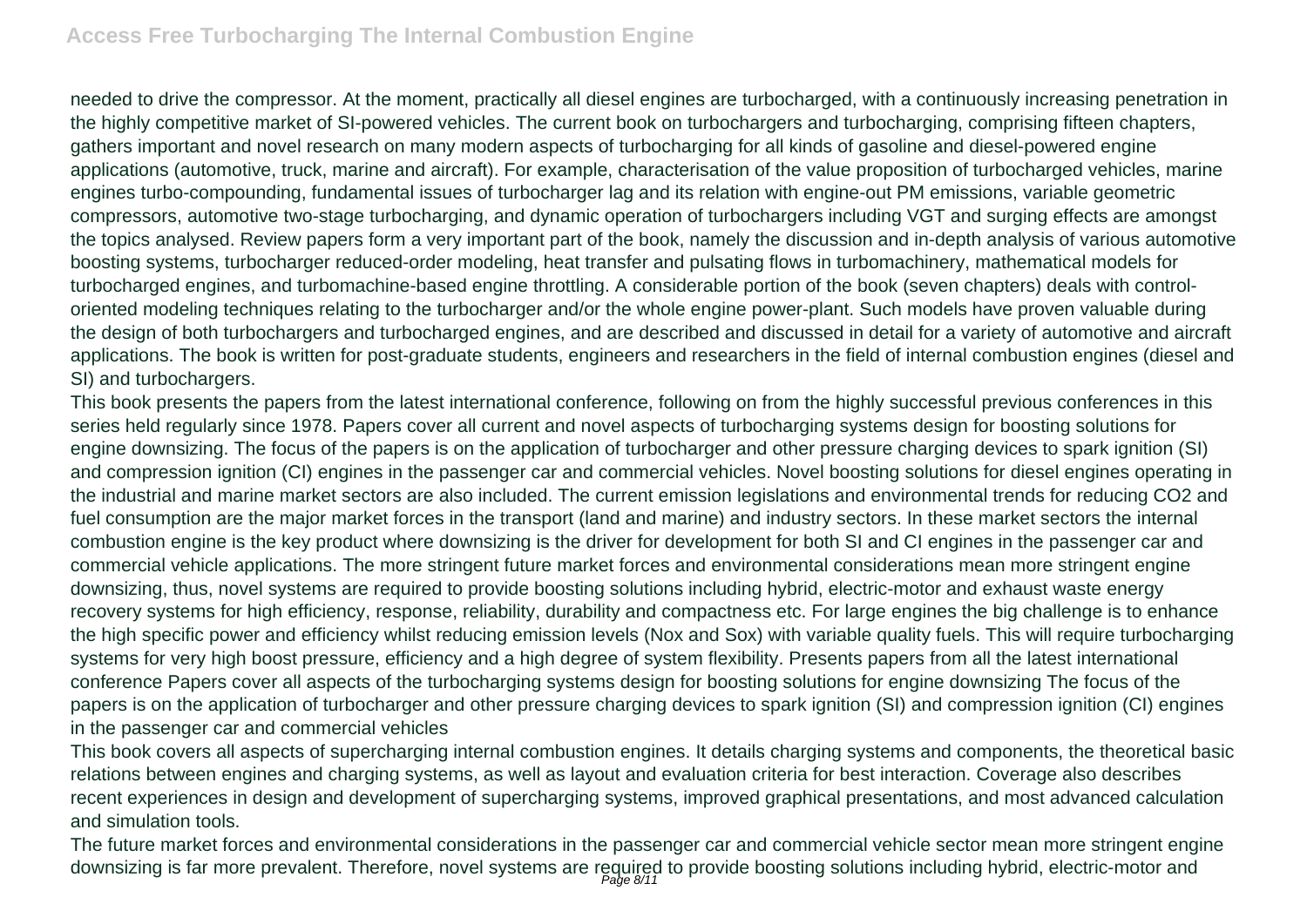exhaust waste energy recovery systems for high efficiency, response, reliability, durability and compactness. The current emission legislations and environmental trends for reducing CO2 and fuel consumption are the major market forces in the land and marine transport industries. The internal combustion engine is the key product and downsizing, efficiency and economy are the driving forces for development for both spark ignition (SI) and compression ignition (CI) engines in both markets. Future market forces and environmental considerations for transportation, specifically in the passenger car, commercial vehicle and the marine sectors mean more stringent engine downsizing. This international conference is the latest in the highly successful and prestigious series held regularly since 1978. These proceedings from the InstitutionOCOs highly successful and prestigious series address current and novel aspects of turbocharging systems design, boosting solutions for engine downsizing and improvements in efficiency, and present the latest research and development in this growing and innovative area. Focuses on boosting solutions including hybrid, electric-motor and exhaust waste energy recovery systemsExplores the current need for high efficiency, reliability, durability and compactness in recovery systemsExamines what new systems developments are underway"

This book is intended to serve as a comprehensive reference on the design and development of diesel engines. It talks about combustion and gas exchange processes with important references to emissions and fuel consumption and descriptions of the design of various parts of an engine, its coolants and lubricants, and emission control and optimization techniques. Some of the topics covered are turbocharging and supercharging, noise and vibrational control, emission and combustion control, and the future of heavy duty diesel engines. This volume will be of interest to researchers and professionals working in this area.

Turbocharging the Internal Combustion EngineMacmillan International Higher EducationTurbocharging the Internal Combustion EngineTurbocharging : The internal combustion engine10th International Conference on Turbochargers and TurbochargingElsevier

From daily commutes to cross-country road trips, millions of light-duty vehicles are on the road every day. The transportation sector is one of the United Statesâ€<sup>™</sup> largest sources of greenhouse gas emissions, and fuel is an important cost for drivers. The period from 2025-2035 could bring the most fundamental transformation in the 100-plus year history of the automobile. Battery electric vehicle costs are likely to fall and reach parity with internal combustion engine vehicles. New generations of fuel cell vehicles will be produced. Connected and automated vehicle technologies will become more common, including likely deployment of some fully automated vehicles. These new categories of vehicles will for the first time assume a major portion of new vehicle sales, while internal combustion engine vehicles with improved powertrain, design, and aerodynamics will continue to be an important part of new vehicle sales and fuel economy improvement. This study is a technical evaluation of the potential for internal combustion engine, hybrid, battery electric, fuel cell, nonpowertrain, and connected and automated vehicle technologies to contribute to efficiency in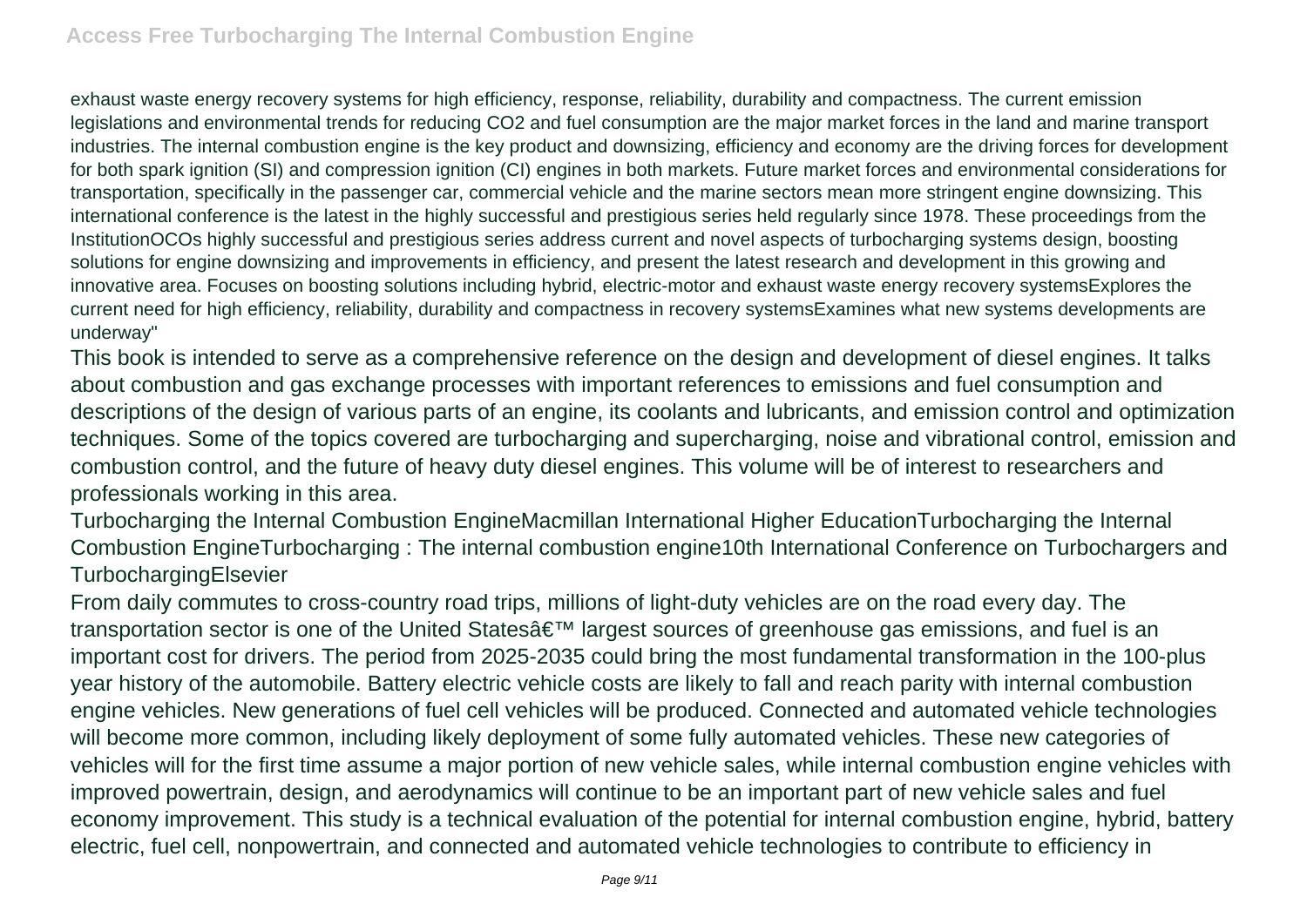2025-2035. In addition to making findings and recommendations related to technology cost and capabilities, Assessment of Technologies for Improving Light-Duty Vehicle Fuel Economy - 2025-2035 considers the impacts of changes in consumer behavior and regulatory regimes.

Improvements to a small diesel engine turbocharger were made based on data gathered during a previous Army contract. The improved turbocharger was fabricated and tested on a small, four cylinder, 239 CID diesel engine. Engine dynamometer test data revealed a 2 to 9 percent reduction in fuel consumption at all points over the operating envelope. A turbocharger was operated for 1011 hours at speeds between 70000 and 78000 rpm without incident. The ball bearings were in excellent condition at the end of the test. A math model of the engine and turbocharger was generated. The model was used to estimate 13 Mode Federal Diesel Emissions Cycle, the LA4 driving cycle and the application of the variable area turbine nozzle (VATN) turbocharger to a diesel engine driven generator set. A recommendation was made to build a gen set demo unit. A fuel savings of 8 to 10 percent was estimated for a 30KW DED generator set. (Author).

The light-duty vehicle fleet is expected to undergo substantial technological changes over the next several decades. New powertrain designs, alternative fuels, advanced materials and significant changes to the vehicle body are being driven by increasingly stringent fuel economy and greenhouse gas emission standards. By the end of the next decade, cars and light-duty trucks will be more fuel efficient, weigh less, emit less air pollutants, have more safety features, and will be more expensive to purchase relative to current vehicles. Though the gasoline-powered spark ignition engine will continue to be the dominant powertrain configuration even through 2030, such vehicles will be equipped with advanced technologies, materials, electronics and controls, and aerodynamics. And by 2030, the deployment of alternative methods to propel and fuel vehicles and alternative modes of transportation, including autonomous vehicles, will be well underway. What are these new technologies - how will they work, and will some technologies be more effective than others? Written to inform The United States Department of Transportation's National Highway Traffic Safety Administration (NHTSA) and Environmental Protection Agency (EPA) Corporate Average Fuel Economy (CAFE) and greenhouse gas (GHG) emission standards, this new report from the National Research Council is a technical evaluation of costs, benefits, and implementation issues of fuel reduction technologies for next-generation light-duty vehicles. Cost, Effectiveness, and Deployment of Fuel Economy Technologies for Light-Duty Vehicles estimates the cost, potential efficiency improvements, and barriers to commercial deployment of technologies that might be employed from 2020 to 2030. This report describes these promising technologies and makes recommendations for their inclusion on the list of technologies applicable for the 2017-2025 CAFE standards.